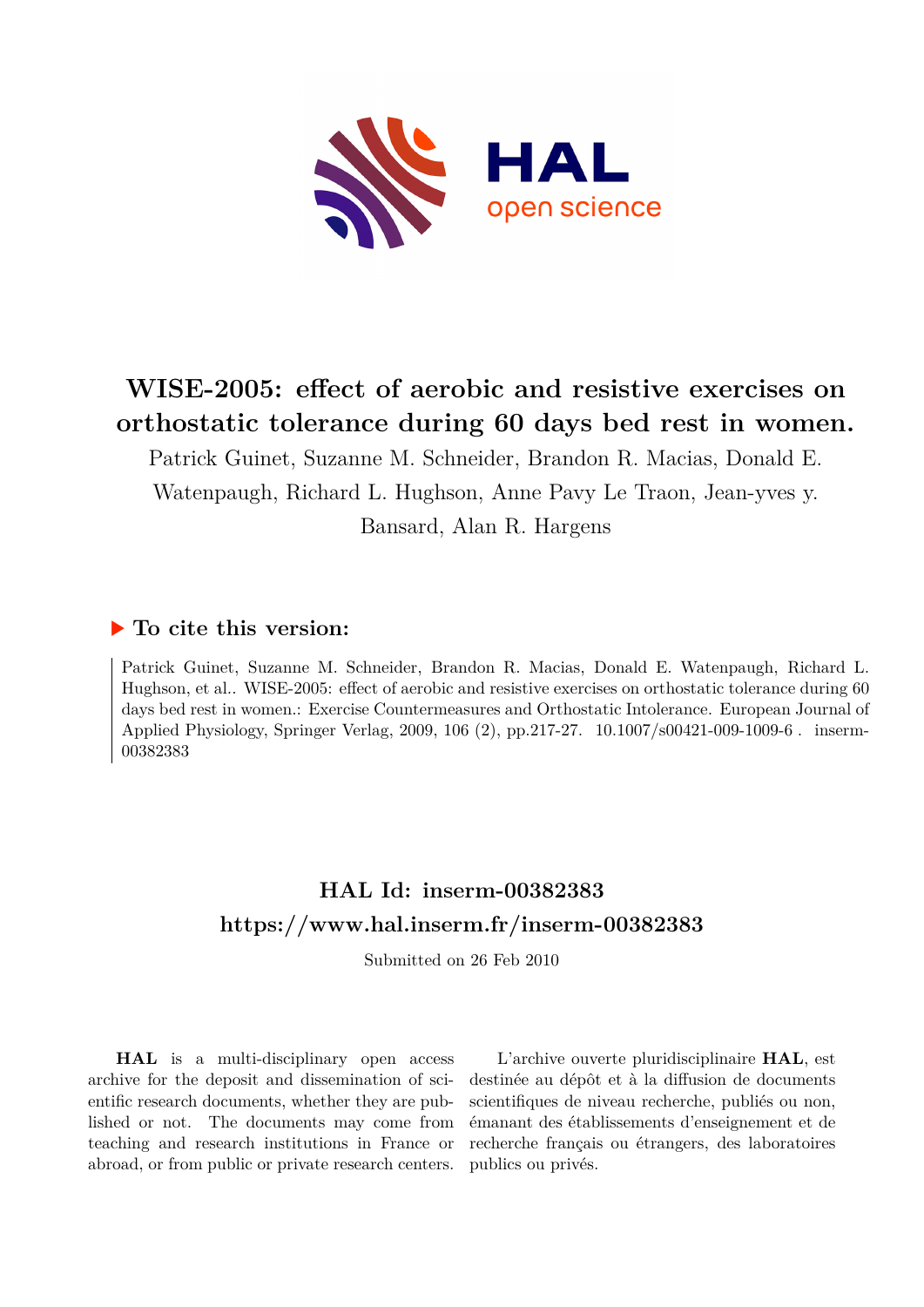## *WISE-2005: effect of aerobic and resistive exercises on orthostatic tolerance during 60 days bed rest in women*

**Patrick Guinet** 1 2 \* **, Suzanne M. Schneider** <sup>3</sup> **, Brandon R. Macias** <sup>4</sup> **, Donald E. Watenpaugh** <sup>5</sup> **, Richard L. Hughson** <sup>6</sup> **, Anne Pavy Le Traon** <sup>7</sup> **, Jean-Yves Bansard** <sup>2</sup> **, Alan R. Hargens** <sup>4</sup>

<sup>1</sup> Service d'anesthésie réanimation chirurgicale CHU Rennes, Hôpital Pontchaillou, Université de Rennes I, 2 rue Henri Le Guilloux 35033 *RENNES cedex 9,FR*

*LTSI, Laboratoire Traitement du Signal et de l Image 2*  ' *INSERM : U642 , Universit*é *de Rennes I , Campus de Beaulieu, 263 Avenue du G*é*n*é *ral Leclerc - CS 74205 - 35042 Rennes Cedex,FR*

*Department of Health, Exercise and Sports Sciences 3 University of New Mexico , Albuquerque, NM,US*

*Department of Orthopaedic Surgery 4 UCSD Medical Center , University of California San Diego , San Diego, CA,US*

<sup>5</sup> Department of Integrative Physiology University of North Texas Health Science, Center Fort Worth, Texas,US

*Faculty of Applied Health Sciences 6 University of Waterloo , Waterloo, ON,CA*

*Service de physiologie 7 Universit*é *de Bretagne Occidentale - Brest , Brest,FR*

\* Correspondence should be adressed to: Patrick Guinet <patrick.guinet@chu-rennes.fr >

#### **Abstract**

**Cardiovascular deconditioning after long duration spaceflight is especially challenging in women who have a lower orthostatic tolerance (OT) compared with men. We hypothesized that an exercise prescription, combining supine aerobic treadmill exercise in a Lower Body Negative Pressure (LBNP) chamber followed by 10 min of resting LBNP, 3 to 4 times a week, and flywheel resistive training every third day would maintain orthostatic tolerance (OT) in women during a 60-day head-down-tilt bed rest (HDBR). Sixteen women were assigned to two groups (exercise, control). Pre and post HDBR OT was assessed with a tilt/LBNP test until presyncope. OT time (mean** ± **SE) decreased from 17.5**±**1.0 min to 9.1**±**1.5 min (**−**50**±**6**%**) in control group (p<0.001) and from 19.3** ± **1.3 min to 13.0** ± **1.9 min (**−**35**±**7**%**) in exercise group (p<0.001), with no significant difference in OT time between the two groups after HDBR (p**=**0.13). Nevertheless compared with controls post HDBR, exercisers had a lower heart rate (mean**±**SE) during supine rest (71**±**3 versus 85**±**4, p<0.01), a slower increase in heart rate and a slower decrease in stroke volume over the course of tilt/LBNP test (p<0.05). Blood volume (mean**±**SE) decreased in controls (**−**9**±**2**%**, p<0.01) but was maintained in exercisers (**−**4**±**3**%**, p**=**0.17).**

**Our results suggest that the combined exercise countermeasure fails to protect OT but improves cardiovascular response to subtolerance levels of orthostatic stress.**

**MESH Keywords** Bed Rest ; Dizziness ; prevention & control ; Exercise ; physiology ; Exercise Tolerance ; physiology ; Female ; Head-Down Tilt ; physiology ; Heart Rate ; physiology ; Humans ; Lower Body Negative Pressure ; Stroke Volume ; physiology ; Tilt-Table Test ; Time Factors ; Weightlessness Simulation

**Author Keywords** simulated microgravity ; cardiovascular deconditioning ; exercise countermeasure ; lower body negative pressure ; WISE 2005

## **INTRODUCTION**

The transition from supine to standing posture requires complex physiological mechanisms to maintain cerebral blood flow. Exposure to actual or simulated microgravity by head-down-tilt bed rest (HDBR) alters these adaptive mechanisms and causes orthostatic intolerance as well as decreased exercise capacity (Convertino et al. 1989 ; Butler et al. 1991 ; Vernikos et al. 1993 ; Buckey et al. 1996 ; Pavy-Le Traon et al. 1999 ). Several factors contribute to orthostatic intolerance: moderate hypovolemia (Buckey et al. 1996 ; Custaud et al. 2002 ), decreased stroke volume (Buckey et al. 1996 ), myocardial atrophy (Levine et al. 1997 ), reduced baroreflex sensitivity ( Sigaudo-Roussel et al. 2002 ), and increased distensibility of lower extremity blood vessels (Convertino et al. 1989 ; Belin de Chantemele et al. 2004b ). Furthermore, females have a lower orthostatic tolerance than males (Convertino 1998 ; Fu et al. 2004 ). Lower orthostatic tolerance is observed after short-duration space flights (5–16 days) with a four times higher incidence of presyncopal symptoms during a 10 min head-up tilt test in female astronauts compared with males (28% and 7% respectively) (Harm et al. 2001 ). Nevertheless data concerning women in actual or simulated microgravity remain sparse.

Several countermeasures based on the microgravity-induced changes described above have proven only partly effective to counteract orthostatic intolerance. Restoration of blood volume (9 to 14 days spaceflight) (Buckey et al. 1996 ), moderate levels of aerobic exercise (during 9 to 16 days spaceflight or a 15-day HDBR respectively) (Lee et al. 1999 ; Schneider et al. 2002 ), or bouts of maximal exercise (90-day HDBR) (Belin de Chantemele et al. 2004a ) are not able to maintain orthostatic tolerance at pre flight or pre HDBR levels. Periods of lower body negative pressure (LBNP) applied during HDBR provide beneficial effects on plasma volume, baroreflex sensitivity and lower limb vascular distensibility (Arbeille et al. 1995 ; Traon et al. 1995 ). Orthostatic tolerance is maintained by one hour, progressively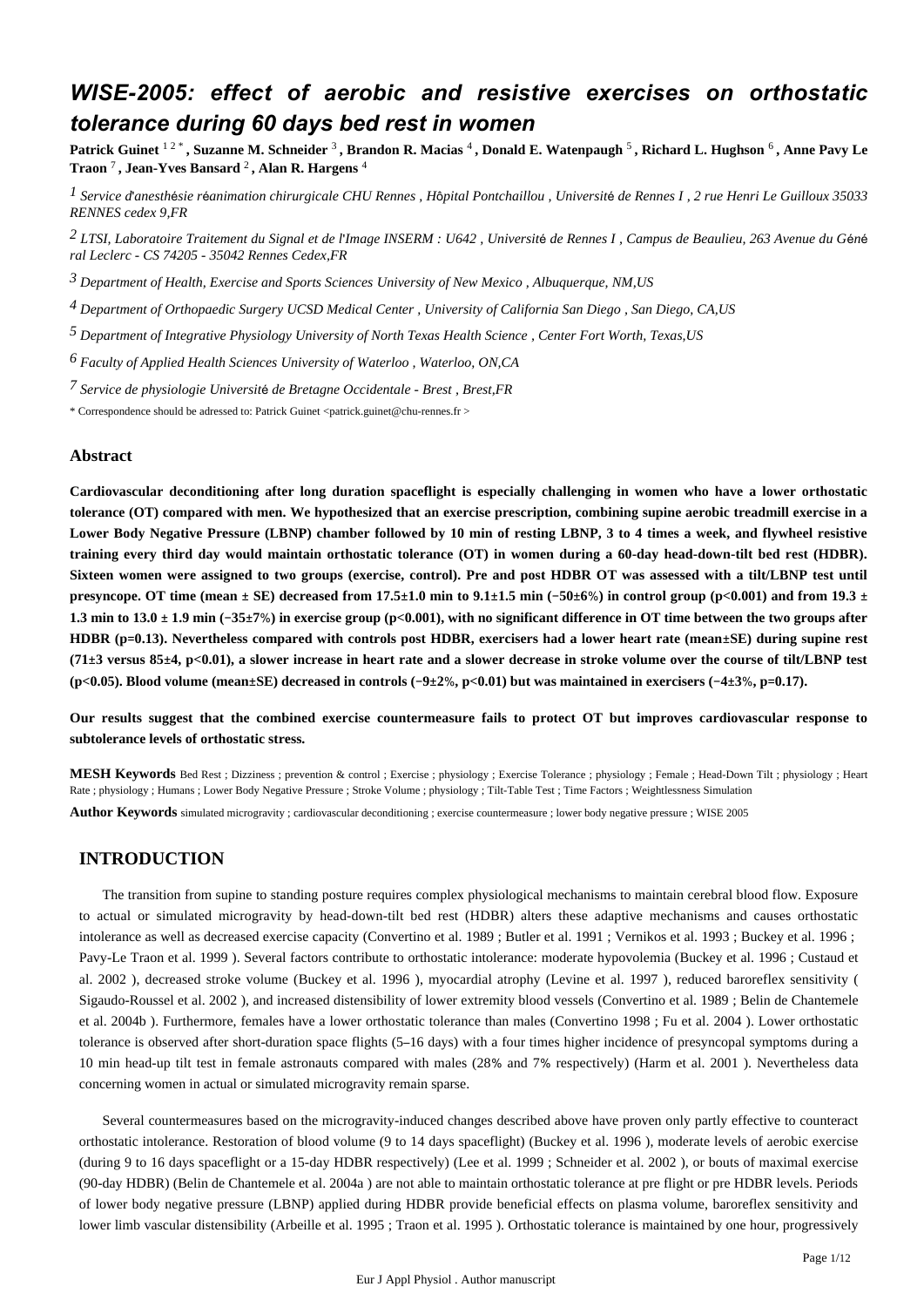increasing to two hours of daily, low-level LBNP sessions (28 mmHg) during a 30-day HDBR (Guell et al. 1991 ). Nevertheless, such prolonged LBNP sessions devoted only to preservation of orthostatic tolerance, are incompatible with in-flight timelines.

The combination of several countermeasures is therefore a logical approach to counteract the multiple effects of cardiovascular deconditioning. The pressure gradient generated by LBNP also produces a form of artificial gravity and allows running exercise in the supine posture with normal footward loading (Hargens et al. 1991 ). Furthermore, treadmill exercise within LBNP provides lower body fluid redistribution and cardiovascular responses similar to upright exercise in 1g environment (Murthy et al. 1994 ; Boda et al. 2000 ). A daily 40-min session of treadmill exercise within LBNP (LBNP/Ex) fails to protect orthostatic tolerance after a 15-day HDBR (Schneider et al. 2002 ). However the addition of a 5-min period of LBNP without exercise immediately after the exercise period attenuates the loss of orthostatic tolerance after a 30-day HDBR (Watenpaugh et al. 2007 ). Thus, increasing the resting LBNP period after exercise from 5 to 10 minutes may further preserve orthostatic tolerance during HDBR by providing additional stimulation of orthostatic reflexes.

This paper reports the results from a part of an extensive WISE study (for Women International Space Simulation for Exploration) which was conducted to evaluate whether the combination of an aerobic treadmill exercise within LBNP and resistive exercise performed on a flywheel ergometer prevents physiological deconditioning in women during 60 days of HDBR. Association of a resistive flywheel exercise to the LBNP/ex countermeasure was justified by the positive effects obtained on bone and muscle with resistive exercise after a 90-day bed rest study in men (Rittweger et al. 2005 ; Alkner et al. 2004 ). Effects on bone, muscle and other aspects of this study (e.g., effects on female endocrine responses, aerobic capacity…) will be reported elsewhere. In this paper, we tested the hypothesis that aerobic exercise in a LBNP chamber followed by 10 minutes of resting LBNP, 3 to 4 times a week, combined with flywheel resistance training of the legs, 3 times a week, maintains orthostatic tolerance in women during a 60-day HDBR.

## **MATERIALS AND METHODS**

## **Subjects and general protocol**

Sixteen healthy adult women volunteered for this study after receiving a complete description of the experimental methods, and after passing medical and psychological screening criteria. Medical tests for selection included: medical history, clinical and psychological examination, chest X-ray, electrocardiogram, abdominal echography, ultrasound imaging of lower limb veins, a 10 min head-up tilt test (intolerant subjects were excluded), peak oxygen uptake measurement (VO<sub>2</sub> pk), DEXA measurement for bone density and body composition, and laboratory tests (haematology, blood chemistry, urine analysis). The study was approved by the local Ethics Committee (Comité Consultatif de Protection des Personnes dans la Recherche Biomédicale). Each volunteer signed a consent form and was aware of her right to withdraw from the experiment without prejudice at any time. Subjects were housed in the Institute for Space Physiology and Medicine (MEDES), Toulouse, France.

The experiment protocol included 20 days of ambulatory control period, followed by 60 days of 6° HDBR and 21 days of rehabilitation. Subjects were housed in pairs and both members of the pair were in the same experimental group and performed each experiment or countermeasure on the same day. During the HDBR period, subjects were monitored by video to ensure their compliance with the head-down tilt position. During the control and rehabilitation periods, the subjects remained in the MEDES facility.

All women had a regular menstrual cycle, and oral contraception was stopped at least two months before the beginning of HDBR. Tobacco, coffee, tea, and alcohol were prohibited during the stay at the clinic. Each subject was given a caloric intake of 110% of their resting metabolic rate which was determined prior to HDBR. The maximum liquid intake of the control group was 60 ml/kg/day, and the maximum liquid intake for the exercise group was 60 ml/kg/day on the days without training and 75 ml/kg/day on days with exercise training. Caloric intake was increased for the exercise subjects to compensate for the energy costs of the exercise countermeasures.

#### **Groups**

Two groups of eight volunteers were selected: a control group (CON, n =8) and an exercise group (EX, n =8). Subjects were assigned to the different groups such that no between-group difference existed in mean peak oxygen uptake (VO<sub>2</sub> pk). There was no significant difference pre HDBR between CON and EX groups respectively in age (years, mean±SE): 34± versus 33±1, p=0.46, height (cm, mean± SE):  $163±2$  versus  $165±3$ ,  $p=0.49$ , weight (kg, mean $±SE$ ):  $56.5±1.2$  versus  $59.5±2$ ,  $p=0.34$ , and VO<sub>2</sub> pk (ml/min/kg, mean $±SE$ ):  $38.9±6.8$ versus 37.9±4.0, p=1.0.

Volunteers of the EX group performed alternately two types of exercises:

### *Aerobic exercise*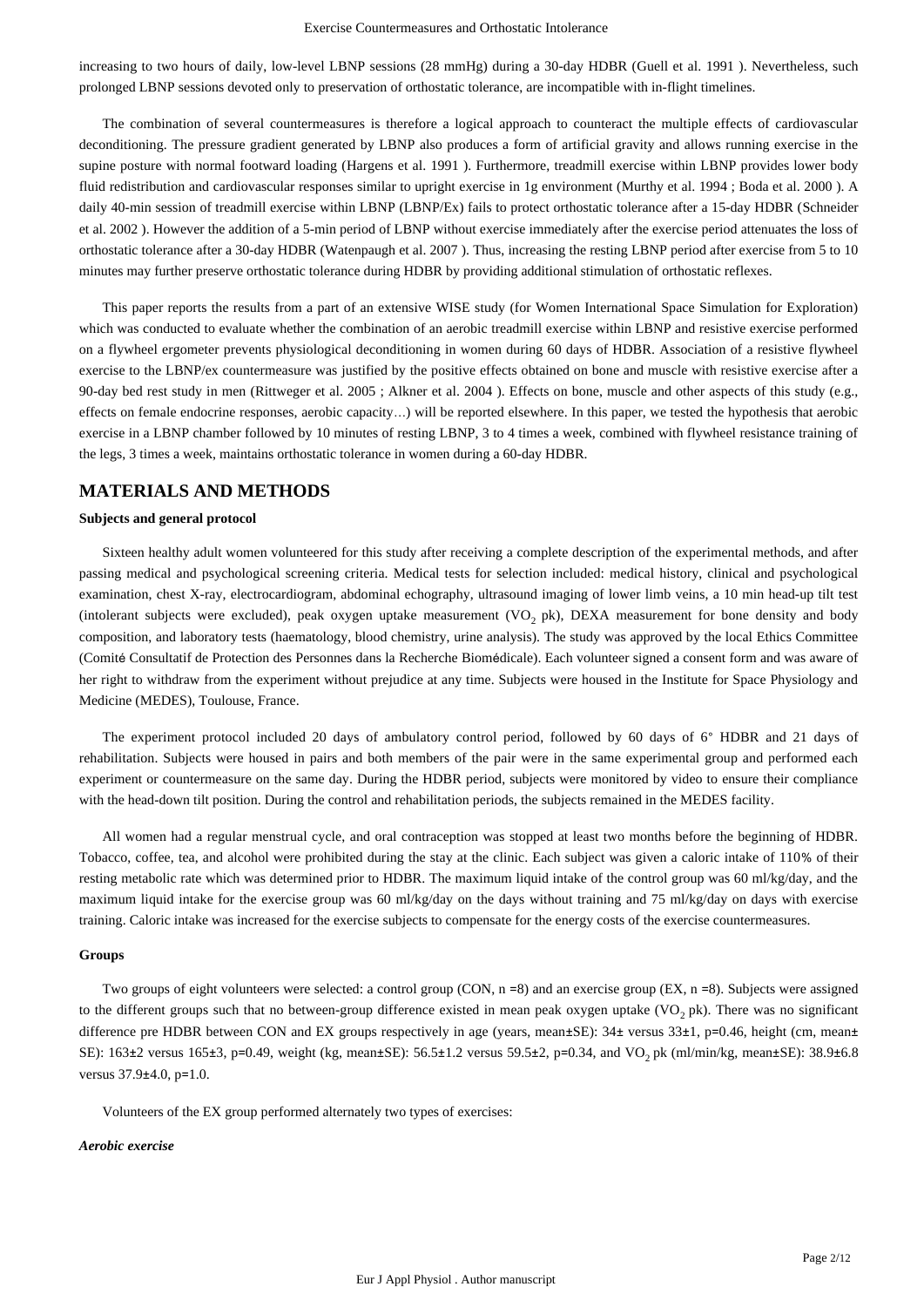Subjects ran on a vertical treadmill while supine in the LBNP chamber (Figure 1 ) for 40 min each session, with 10 min of resting LBNP immediately after the run. A session was scheduled for each subject approximately every three-four days/week beginning on HDBR day 1, for a total of 29 sessions during the 60-day HDBR. Unfortunately, due to constraints of other tests near the end of the HDBR period, the last LBNP countermeasure session was scheduled 62–63 hours before the end on the 60-day HDBR.

During supine treadmill exercise, LBNP (48 to 55 mmHg) was applied to produce footward forces equivalent to those for upright running on Earth, initially at 1.0 time body weight, increasing progressively to 1.15 times body weight according to subject tolerance. The VO<sub>2</sub> pk for each subject was determined with an upright, graded treadmill stress test before HDBR. The treadmill speeds used during exercise within the LBNP chamber were calculated from a linear regression of the oxygen consumption and exercise intensity results from the pre HDBR VO<sub>2</sub> pk test. The interval exercise protocol was similar to previous experiments (Watenpaugh et al. 2000; Schneider et al. 2002 ; Watenpaugh et al. 2007 ): 7 min to warm up at 40%  $VO_2$  pk, followed by 3 min at 60%, 2 min at 40%, 3 min at 70%, 2 min at 50%, 3 min at 80%, 2 min at 60%, 3 min at 80%, 2 min at 50%, 3 min at 70%, 2 min at 40%, 3 min at 60% and 5 minutes at 40% VO<sub>2</sub> pk, with an additional 10 min of supine, stationary exposure to the same level of LBNP (resting LBNP period).

Fatigue was evaluated by the subject at the end of each stage using a visual analog scale, from 6 (very easy) to 20 (exhaustion). Any score above 18 led to immediate reduction of the treadmill speed, in order to stay at a sub-maximal effort. Heart Rate (HR) was continuously monitored by a Polar® (Polar Electro Inc, NY, USA) heart rate watch with the transmitter belt fixed around the chest.

Subjects were monitored closely during the resting LBNP period: systolic and diastolic blood pressures (SBP and DBP) were measured continuously by a non-invasive finger cuff (Finapres 2300, Ohmeda France) on the right hand placed at heart level, with a correction of the finger blood pressure every minute by comparing to an automatic arm blood pressure device (Dynamap Monitor, Critikon, Inc. Tampa, Fla, USA) on the left arm. Pain, discomfort or signs of pre-syncope were noted, and rated on a visual scale from 1 (slight symptom) to 10 (maximal intensity for symptom). If symptoms appeared, the volunteer was asked to move her legs to improve venous return, and a cold wet towel was applied to her face. The LBNP was turned off if one of the following signs occurred: rapidly increasing symptoms (nausea, clammy skin, excessive sweating, pallor, vertigo), a sudden drop in blood pressure (SBP fall  $> 25$ mmHg/min or DBP fall > 15mmHg/min), a SBP < 70 mmHg, a sudden drop in HR (HR fall>15 beats/min). Once symptoms had disappeared, the resting LBNP period was resumed.

#### *Resistive exercise*

Subjects trained the back, thigh and calf muscle groups using supine squat (SS) and calf press (CP) exercises using a gravity independant inertial ergometer (Alkner and Tesch 2004 ). A total of 19 sessions were scheduled for each subjects approximately every third day (2–3 days/week) beginning on day 2 of HDBR. The inertial ergometer was in the 6° head-down tilt position and all resistance exercise was performed in this position. The SS exercise consisted of 4 sets of 7 maximal concentric and eccentric repetitions, while the CP exercise consisted of 4 sets of 14 maximal concentric and eccentric repetitions. This resistive exercise protocol was identical to a previous 90-day HDBR study conducted in males (Alkner and Tesch 2004 ).

#### **Orthostatic tolerance test**

Orthostatic tolerance was assessed by a tilt/LBNP test. This tilt/LBNP test was performed twice before HDBR (the first one to familiarize subjects with their presyncopal symptoms, the second one as a baseline pre HDBR test), and once immediately at the end of HDBR period (recovery day 1). Subjects were positioned and secured on a tilt table, the lower part of the body inside a LBNP chamber. LBNP was applied by enclosing the subject's lower body up to the iliac crest in an air tight box. A footplate allowed for foot contact to maintain body position. The subject was asked to avoid leg movements during the test.

After 5 min in the supine position for collection of baseline data, the test consisted of 5 min supine rest, 10 min 80-degree head-up tilt without LBNP, followed by continued head-up tilt and progressively increasing stages of LBNP of 3 min each (10, 20, 30mmHg, etc) until presyncope. This test allows a precise and reproducible assessment of orthostatic tolerance (el-Bedawi and Hainsworth 1994 ). The test was ended if one of the following signs occurred: rapidly increasing symptoms (nausea, clammy skin, excessive sweating, pallor, vertigo), a sudden drop in blood pressure (SBP fall > 25 mmHg/min or DBP fall > 15mmHg/min), a SBP < 70 mmHg, a sudden drop in HR (HR fall > 15 beats/min), cardiac dysrhythmias.

During these tests, HR was obtained by standard electrocardiography and SBP and DBP were measured continuously with a non-invasive finger cuff method (Finometer®, Finapress Medical Systems, The Netherlands). A height-corrector placed at the level of the heart provided a stable measurement independent of hand movement, position or effect of tilting. Resting blood pressure values obtained with the finger cuff were calibrated to SBP and DBP values obtained with an inflatable arm cuff. Mean arterial pressure (MAP) was determined as the average value over a complete cardiac cycle. Cardiac output (Q) was estimated from the Modelflow method (Wesseling et al. 1993 ), which computes an aortic flow waveform from finger pressure, by simulating a non-linear three-element model of the aortic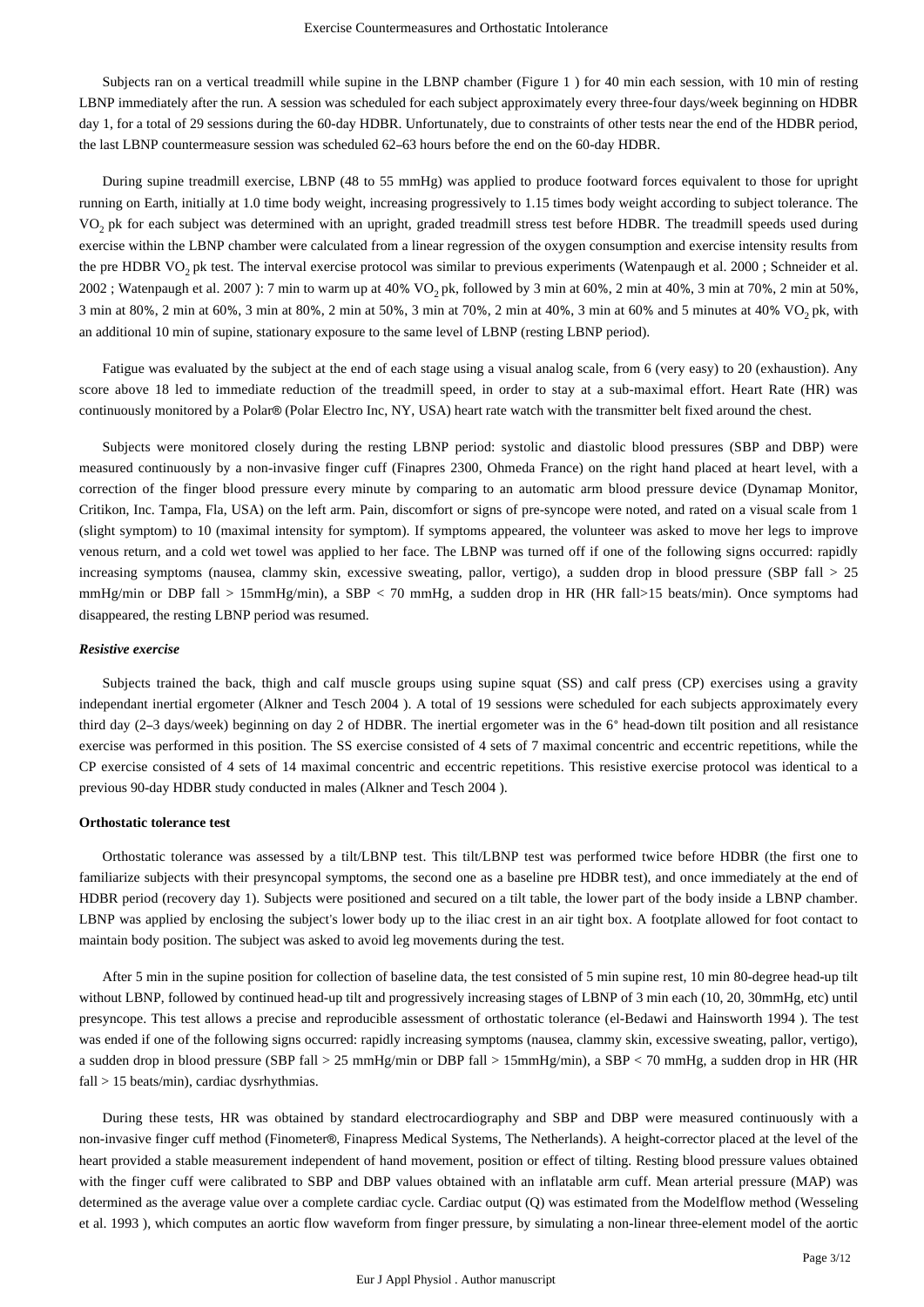input impedance. The computed aortic flow waveform per beat provided left ventricular stroke volume (SV) and consequently Q, by multiplying SV by instantaneous HR. An estimate of total peripheral resistance (TPR) was calculated from MAP/Q. Considering the limitations of the Modelflow method in providing absolute values of SV, Q and consequently SVR (Pitt et al. 2004 ), these variables were presented as percent changes from supine resting values (for more details, see limitations in Discussion).

#### **Blood volume**

Blood volume (BV) was calculated in all subjects one day before tilt/LBNP tests pre HDBR and on day 60 of HDBR, by carbon monoxide (CO) rebreathing as described by Burge and Skinner (Burge and Skinner 1995 ), which was shown to provide a safe, precise and reproducible estimation of blood volume in healthy volunteers.

#### **Statistical analysis**

Orthostatic tolerance time (OT time), hemodynamic variables during OT tests, and BV were compared in each group and between groups before and after HDBR. Hemodynamic variables obtained during tilt/LBNP tests pre and post HDBR (HR, SV, Q, SBP, DBP, MAP, TPR) were averaged in each group over the last 30 seconds of the 4th min of test for the supine values and over the last 30 seconds of each minute during the tilt and tilt/LBNP periods. Due to onset of presyncopal symptoms, the number of subjects completing each tilt/LBNP stage decreased over time in each group: hemodynamic variables were compared every minute as long as there were data from 6 subjects per group. Normality of variables was tested by Kolmogorov-Smirnov test. Student's paired t test was used to compare OT time and BV pre to post HDBR in EX and CON groups, and unpaired t test was used to compare OT time and BV between groups before and after HDBR. Two way analysis of variances (ANOVA) was used to determine the effects of group, HDBR, and group X HDBR interaction for hemodynamic variables during tilt/LBNP tests. An SPSS/PC+ software package was used for statistical analysis (version 15.0, SPSS, Chicago, IL). Values are expressed as means $\pm$ SE. Statistical results were considered significant when p<0.05.

## **RESULTS**

#### **Compliance of exercisers to resting LBNP period**

Seven out of eight of the exercisers completed at least 19 of the 29 resting LBNP sessions at the end of exercise without any break or reduction in LBNP. Conversely, the relatively low compliance of one exerciser to resting LBNP periods forced reduction of the level of LBNP, providing a very short time of training effectively achieved at a LBNP level simulating one body weight (6%). Another subject had also a low compliance to the resting LBNP period, and completed 55% of the resting LBNP time at a LBNP level simulating one body weight. The other 6 exercisers completed 88% to 100% of the prescribed resting LBNP regimen. According to the general agreement between WISE principal-investigators in Dec, 2005 at an Investigator Working Group meeting in Montreal, results are given and analyzed with all the subjects included.

#### **Orthostatic tolerance time**

Our combined tilt/LBNP procedure provided a clear end-point for all tests pre and post HDBR. In all cases, tilt/LBNP tests were ended because of a sudden, rapid fall in SBP, associated with a drop in HR in 5 of 7 EX and 4 of 8 CON. OT time (mean ± SE) decreased from 17.5±1.0 min to 9.1±1.5 min in CON group (−50±6%, p<0.001), and from 19.3 ±1.3 min to 13.0 ± 1.9 min (−35±7%, p<0.001) in EX group. There was no significant difference in OT time between groups before HDBR (p=0.30) and at the end of HDBR (p=0.13) (Figure 2 , left).

#### **Hemodynamic variables during tilt/LBNP tests**

Mean values of hemodynamic variables at presyncope were calculated and plotted on graphs to emphasize mean changes of OT time and hemodynamic variables at the presyncopal end point in CON and EX group before and after 60 days HDBR. Curves were drawn as long as there were at least 6 subjects per group: n=8 at the beginning of titl/LBNP tests in both groups, decreasing progressively related to occurrence of presyncope.

#### *Heart rate (Figure 3 )*

Pre HDBR, HR (bpm, mean ± SE) was similar in CON and EX groups at rest (respectively 71±3 and 68±3) and over the course of the tilt/LBNP tests, with a similar increase in the two groups after the onset of upright posture. At presyncope, HR had reached similar levels in the two groups (127±7 in CON, 135±6 in EX).

The post HDBR supine HR in CON was significantly elevated compared to pre HDBR value  $(85\pm4$  versus 71 $\pm3$ , p<0.01), whereas it was not the case in EX (75±5 versus 68±3, NS). Over the course of the tilt/LBNP tests, a significant increase in HR compared to pre HDBR values was observed in the two groups (main effect of HDBR, p<0.01). This HR increase was more pronounced in CON compared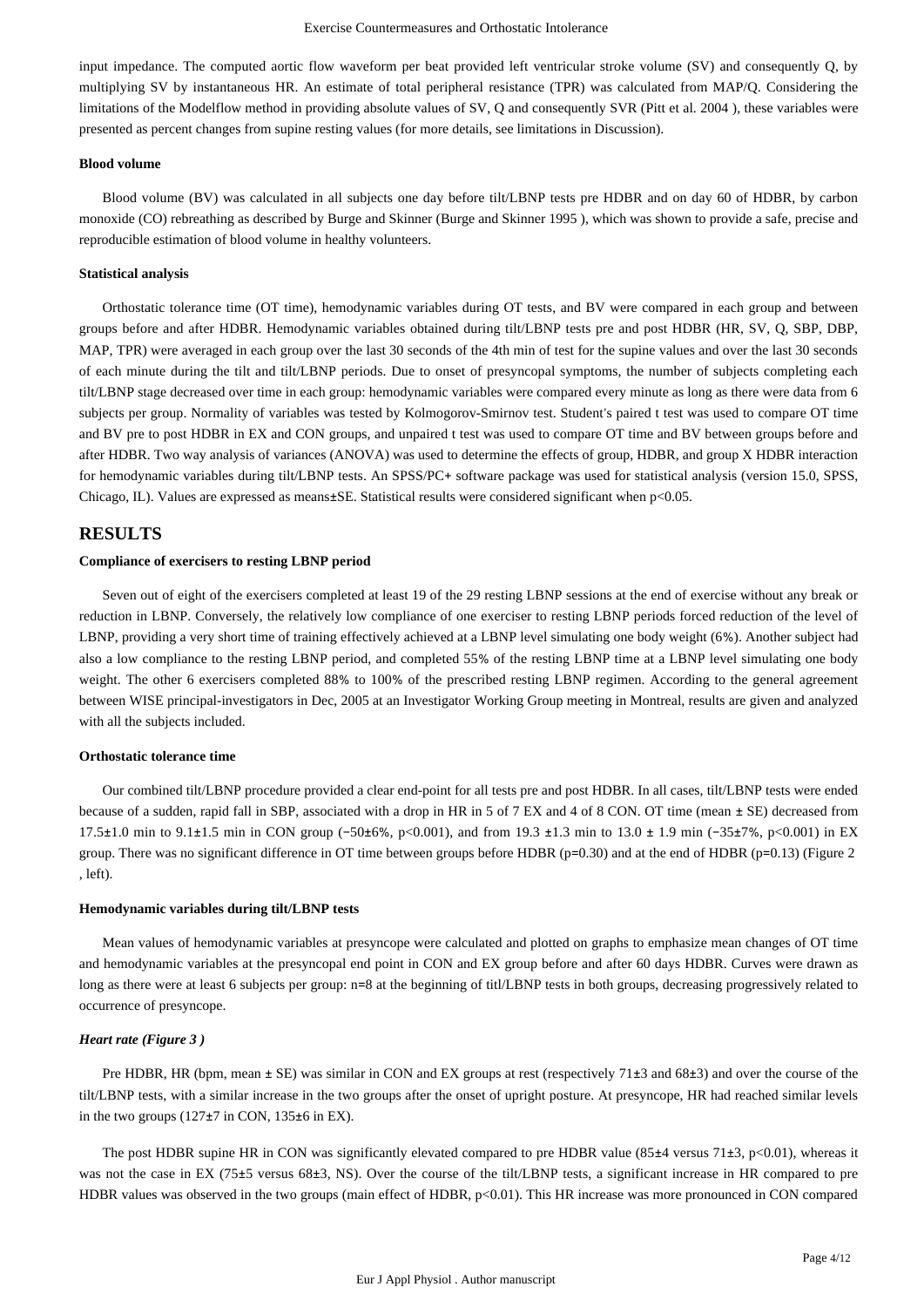to EX group, and the difference became significant after min 3 in upright posture with a HR of 129±4 in CON and 115±4 in EX group (significant group X HDBR interaction effect,  $p<0.05$ ). At presyncope, HR had reached similar levels in the two groups (135 $\pm$ 6 in CON, 133±8 in EX).

## *Blood pressure (Figure 4 )*

SBP and DBP (mmHg, mean ± SE) in CON and EX groups were not significantly different before HDBR at supine rest and over the course of the tilt/LBNP tests. Pre HDBR presyncopal values of SBP were 78±2 and 82±4 for CON and EX group, respectively, 56±3 and 63±3 for DBP. Supine and tilt blood pressure values were not significantly affected by HDBR, and were not different between groups, except for the earlier occurrence of presyncopal symptoms in CON group. Presyncopal blood pressure values were not different: 75 $\pm$ 2 and 72±2 in CON and EX groups for SBP, 55±3 and 54±2 for DBP, respectively.

### *Stroke volume (Figure 5 )*

Pre HDBR, the decrease in SV (%, mean ± SE) was similar in CON and EX over the course of the tilt/LBNP tests (−34±3% versus −40 ±3% at min 10 in upright posture, NS) and at presyncope (− 66±4% in CON, −72±3% in EX, NS). In CON group, the main effect of HDBR was a fall in SV since the onset of upright posture (−38±4% versus −24±2% at min 1, p<0.01, −53±7 versus −31±2 at min 5, p<0.05). In EX group post HDBR, the decrease in SV over the course of the tilt/LBNP test was significantly more pronounced than pre HDBR since min 6 in upright posture (−49±2% versus −40 ±2%, p<0.05). A statistically significant group X HDBR interaction effect was observed since min 4 in upright posture, p<0.05). At presyncope, the fall in SV was similar in the two groups (−67±5% in CON group, −71 ±2% in EX group, NS).

#### *Cardiac output (Figure 6 )*

Pre HDBR, the decrease in cardiac output Q (%, mean ± SE) was similar in CON and EX groups over the course of the tilt/LBNP tests (−11±4% versus 12±5% at min 10) and at presyncope (−42±4% versus −44±5%, NS). HDBR did not affect Q in CON and EX groups, and no HDBR X group interaction was observed.

### *Total peripheral resistance (Figure 7 )*

Pre HDBR, TPR (%, mean  $\pm$  SE) increased similarly in CON and EX groups over the course of the tilt/LBNP tests (+14 $\pm$ 6% versus +  $23\pm6\%$  at min 10, NS) and at presyncope (+26 $\pm10\%$  versus +44 $\pm11\%$ , NS). Significant HDBR and HDBR X group interaction effects  $(p<0.05)$  were observed after the  $4<sup>th</sup>$  min in head-up tilt posture. In the CON group post HDBR, the increase in TPR was more pronounced than pre HDBR (+89±32% versus +18±7% at min 5, p<0.05). In the EX group, the post HDBR increase in TPR over the course of the tilt/LBNP tests was not significantly different than pre HDBR (+27±3% versus +29±5% at min 5 in upright posture, NS, +42±11% versus + 23±6% at min 10, NS). At presyncope, the increase in TPR was not different in the two groups (+54±20% in CON group, +39±9% in EX group, NS).

### **Blood Volume**

A technical problem (clotted blood sample) with the BV determination in one subject from the EX group at the end of HDBR led us to exclude this subject from analysis. There was no significant difference in BV between groups pre HDBR. In CON, BV (mean ± SE) decreased from 4161±142ml pre HDBR to 3783±136ml on day 60 of HDBR (−9±2%, p<0.01). In EX group, BV was maintained (4427± 224ml before HDBR, 4213±168ml on day 60 of HDBR, −4±3%, p=0.17) (Figure 2 , right).

## **DISCUSSION**

The combined exercise countermeasure used in this study fails to protect orthostatic tolerance in women after a 60-day HDBR: OT time is not different after HDBR in CON and EX groups. Nevertheless some cardiovascular improvements in the EX group post HDBR are noteworthy: supine HR is maintained during HDBR, HR is lower and SV is better maintained over the course of the tilt/LBNP test. Furthermore, BV is maintained in EX and decreases significantly in CON.

Very few data exist on cardiovascular response to head-up tilt in women after long duration spaceflight or HDBR. After a 120-day HDBR in women, Maillet and co-workers (Maillet et al. 2000 ) observe a better maintained BP and a slower increase in HR during a 20 min head-up tilt test in a countermeasure group (60 to 80 minutes of daily supine running exercise on a treadmill with bungee cords compared to a control group (n=4 in each group). The greater HR response to an orthostatic challenge observed in their control group is also noted in our study, supporting an intact or even enhanced cardiac arm of the baroreflex. Concerning the vascular arm of the baroreflex, it is noteworthy that 1) the increase in TPR is more pronounced post HDBR in CON group than pre HDBR, 2) this maximal vascular response occurs earlier than pre HDBR, and 3) this response can not be maintained as long as pre HDBR, especially in the CON group. An early drop in SV is transiently compensated by a pronounced increase in HR (changes in Q are not significant), MAP is initially maintained by increased TPR (MAP=(SV\*HR)\*TPR), but these responses are rapidly overwhelmed resulting in early presyncope (Figures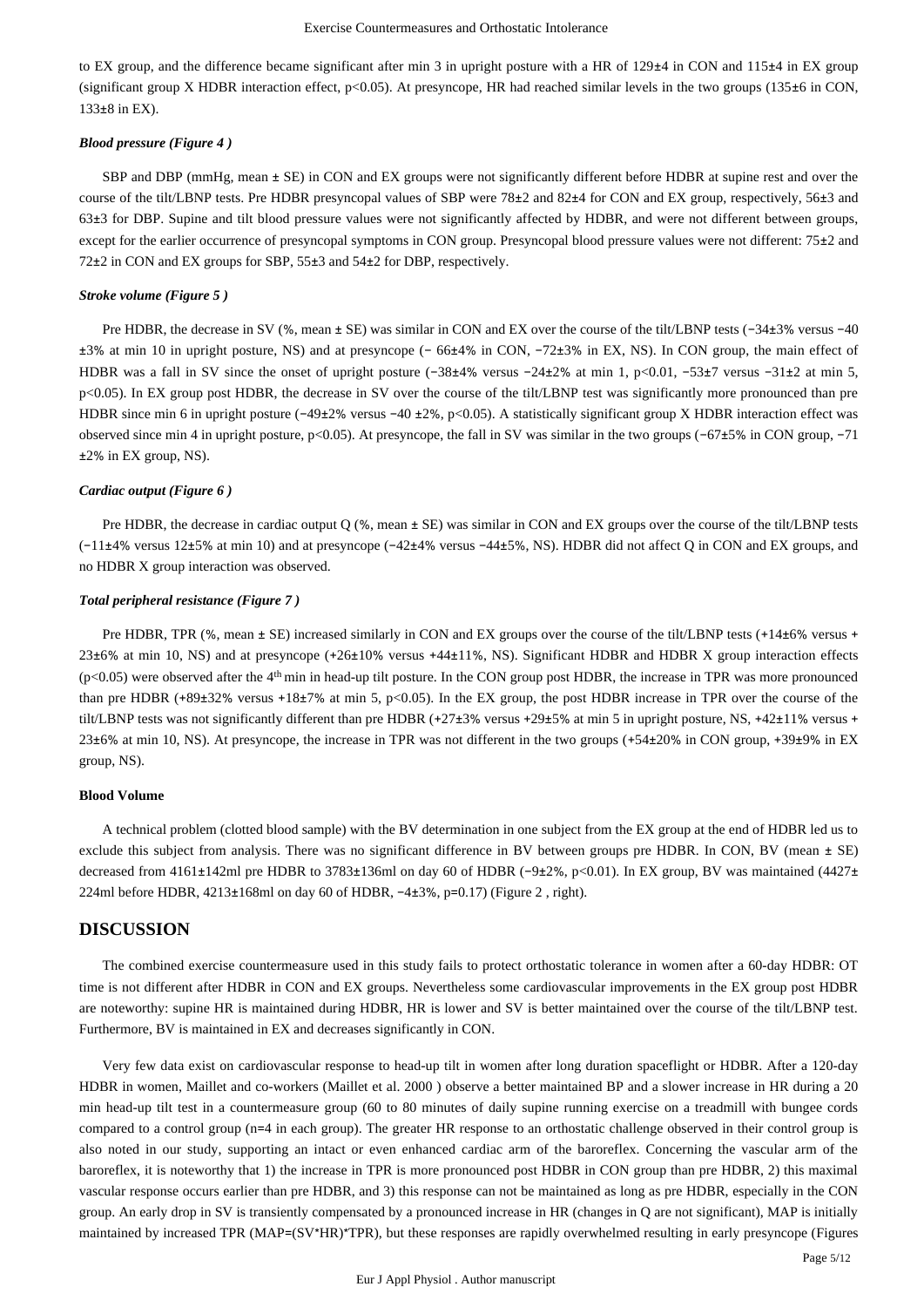4 to 8). The mechanisms involved in this altered response to orthostasis remain unclear but may include decreased blood volume, cardiac and vasculature remodelling, central nervous system dysregulation, and decreased ability to mobilise blood volume from the splanchnic area.

We did observe a maintained BV in our EX group and a significant loss after HDBR in our CON group, although less pronounced than in some previous HDBR studies of male subjects. A decrease in plasma volume of 10 to 20% over the first 30 days is a consistent finding for HDBR studies ranging from 30 to 90 days in male volunteers (Fortney et al. 1988 ; Fortney et al. 1994 ; Traon et al. 1995 ; Custaud et al. 2002 ; Belin de Chantemele et al. 2004a ). There have been few previous investigations of the effects of HDBR on BV in women compared to men, and all such studies were of relatively short duration. A similar reduction of ~9% in male and female subjects was reported after a 7-day HDBR study (Custaud et al. 2002 ), while Fortney and collaborators reported less reduction of blood volume in women than men (−10% versus −15%) after a 13-day HDBR study (Fortney et al. 1994 ). A complicating factor in the present study in the comparison between groups was that BV was measured on HDBR day 60 which was approximately 36 hours after the last LBNP/Ex countermeasure session. BV is known to be reduced within the first 24-hours of HDBR (Vernikos et al. 1993 ). Therefore, the differences between groups might have been larger if measured on a similar schedule to that in other studies.

Concerning cardiac remodelling, it was found by Dorfman and collaborators (Dorfman et al. 2007 ) in the current WISE study that left and right ventricular volumes were maintained and left and right ventricular masses were increased in EX, compared to significant decreases in CON. Cardiac remodelling and atrophy (Levine et al. 1997 ; Dorfman et al. 2007 ) likely contributes to the reduced SV observed in CON in our study.

Several other factors may play a role in the better maintained cardiovascular responses in EX. Arbeille and collaborators, in this WISE study, document that the combined exercise countermeasure attenuates the bed rest effect on leg vein capacitance, with an increased pooling of blood in lower limbs veins in CON subjects compared with EX during an orthostatic stress (Arbeille et al. 2008 ). Edgell and co-workers observe a decreased basal leg vascular resistances in non-exercising subjects, whereas EX subjects have increased LVR post HDBR (Edgell et al. 2007 ). Last, Demiot and collaborators demonstrate an endothelial dysfunction in CON, with a reduced endothelium dependant vasodilation and an increased number of circulating endothelial cells, whereas those changes are not observed in EX (Demiot et al. 2007 ). All these factors are implicated in a better maintained venous return to the heart during an orthostatic stress in EX through a maintained vascular reactivity, resulting in the slower decrease in stroke volume.

Interestingly, the results of EX group in our study show that despite maintained cardiac mass, maintained BV, and attenuated cardiovascular changes associated with an orthostatic stress, orthostatic intolerance was not prevented. In our EX group, decreased OT while BV is maintained underlines the fact that BV is not a main factor for OT, at least after a long duration HDBR. Furthermore, in a retrospective analysis of contributory factors to orthostatic intolerance in men, Pavy-Le-Traon and collaborators observe that a reduced plasma volume is found in many tolerant subjects to orthostatism after HDBR (Pavy-Le-Traon et al. 1999 ).

Our OT time result is in opposition with of a previous study, where a 40 min of treadmill LBNP/Ex followed by 5 min of resting LBNP, 6 days/week, resulted in significantly less reduction in OT time in EX compared with CON (−13% versus −34%) (Watenpaugh et al. 2007 ). Nevertheless several differences exist between the earlier 30 day HDBR study and WISE. These factors are discussed below: 1) the HDBR period was longer (60 days); 2) WISE was conducted on female volunteers only 3) WISE combined a resistive exercise and an aerobic exercise within LBNP, resulting in a decreased number of LBNP/Ex sessions (3 to 4 per week for WISE compared with 6 per week for the 30 day HDBR study) 4) resting LBNP period after exercise was increased from 5min to 10 min in WISE 5) the OT test was scheduled 24 hours after the last LBNP/Ex session in the study of Watenpaugh and coll (Watenpaugh et al. 2007 ), but our OT test took place 62 –63 hours after the last LBNP/Ex session in WISE.

Increased duration of bed rest or spaceflight is associated with higher incidence of orthostatic intolerance (Meck et al. 2001 ), and women are more susceptible to orthostatic intolerance than men (Convertino 1998 ; Fu et al. 2004 ).

The resistive exercise performed by EX group during WISE was similar to the one performed every third day during a previous 90-day HDBR study in male subjects. This exercise showed no beneficial effect on orthostatic tolerance (Belin de Chantemele et al. 2004a ) and did not prevent HDBR-induced reduction in blood volume (Belin de Chantemele et al. 2006 ). It is therefore unlikely that flywheel resistive exercise plays an important role in orthostatic tolerance in our female subjects.

Page 6/12 It had been suggested by Watenpaugh and collaborators that increasing the resting LBNP period at the end of LBNP/Ex sessions might preserve OT (Watenpaugh et al. 2007 ). However, the poor compliance of one subject of EX group to the resting LBNP period after exercise led to decrease the level of LBNP applied (**table 2 subject 8** ), thus compromising the countermeasure efficacy. It is noteworthy that exclusion of this non compliant subject from analysis results in significantly less reduction in OT time after HDBR in EX compared with CON (−28±5% versus −50±7%, p=0.02). Therefore the benefit for orthostatic intolerance of the resting LBNP period after exercise must be balanced with the risk of presyncope. Careful monitoring, especially during the first few training sessions, is necessary to familiarize each subject with: 1) their own presyncopal symptoms, 2) the effect of leg muscle contraction on such signs, and 3)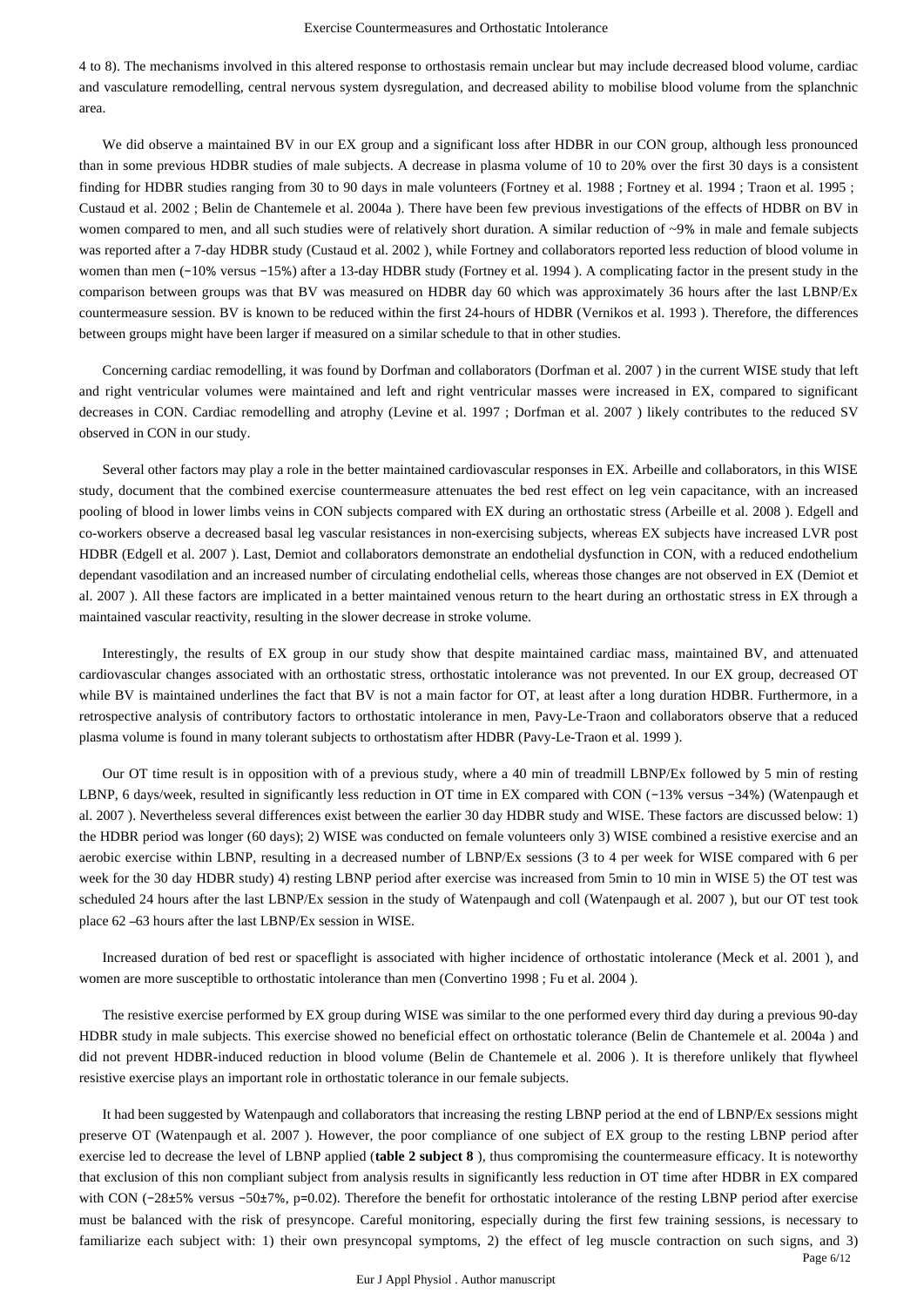manipulation of emergency valve to stop LBNP in case of increasing symptoms. On the other hand, the beneficial effect on orthostatic tolerance of this resting LBNP period may be related to the regular onset of a nearly-presyncopal state (Lightfoot et al. 1989 ). The intensity, duration and frequency of orthostatic stress should probably be adapted to each subject.

Considering the lack of impact of the flywheel countermeasures in male subjects on orthostatic tolerance (Belin de Chantemele et al. 2004a ) and the slight effect of LBNP/exercise alone (Schneider et al. 2002 ), it is likely that the resting LBNP period after exercise plays a pivotal role for improved cardiovascular responses against an orthostatic stress in EX compared with CON in our study. Mechanisms involved are extensively described in previous paper from Watenpaugh and collaborators (Watenpaugh et al. 2007 ). Briefly, application of an orthostatic stimulus after exercise might stimulate an increased response of the sympathetic system to maintain blood pressure: post exercise changes could thus potentiate the cardiovascular stress imposed by the resting LBNP period. Recent work by Kimmerly and collaborators (Kimmerly et al. 2007 ) report a greater increase in muscle sympathetic nerve activity in subjects exposed to LBNP (− 35mmHg) after a single bout of dynamic exercise compared with subjects without exercise.

Improvements in cardiovascular responses to tilt/LBNP tests in EX compared with CON group occurred even though the final exercise countermeasure session was performed 62–63 hours before the final orthostatic tolerance test. Butler and collaborators have found that only 4 hours of HDBR modifies cardiovascular responses to head-up tilt, with a marked increase in occurrence of presyncopal symptoms before ten min of head-up tilt (Butler et al. 1991 ). Khan and co-workers observe that after 24 hours of HDBR, the ability to augment the muscular sympathetic nerve activity at high levels of LBNP is reduced (Khan et al. 2002 ). Also, a recent study by Fischer and collaborators document an altered hormonal or neural control of regional vascular resistances after only 4 hours of HDBR: a reduced ability to increase splanchnic vascular resistance was observed during an orthostatic stress, that could explain the decrease in venous return and consequently in stroke volume (Fischer et al. 2007 ). These studies reveal the fast adaptation of the cardiovascular system to new gravitational conditions. For this present long-term HDBR study in women, numerous tests were scheduled during the last days of the HDBR period, preventing any exercise during the 2.5 days before our post HDBR tilt/LBNP orthostatic tolerance test. A better maintained orthostatic tolerance in EX may have been possible by scheduling the countermeasure closer to the end of HDBR.

From the study by Watenpaugh et al (Watenpaugh et al. 2007 ) and this WISE study we can formulate some conclusions: 1) 10 min of resting LBNP after exercise at a LBNP level simulating one BW can not be recommended because of a poor compliance in some subjects, 2) LBNP/Ex sessions with short post exercise resting LBNP periods should be scheduled during the very last days of HDBR or spaceflight, 3) repeated short periods of orthostatic stress during exercise may improve the efficacy of the countermeasure, especially during the last sessions (e.g., 5 min every 15 min of exercise) and 4) a short period of orthostatic stress after other modes of exercise (e.g., exercise associated with centrifugation) also may be beneficial.

#### **Limitations of the study**

An important factor that requires consideration in this study is the timing of experimentation with respect to studies of women and their menstrual phase. No subject was taking oral contraceptives for at least 2-months prior to the start of the research. In such a large study where subjects were housed in pairs and scheduling of multiple experiments was required, it is extremely difficult to balance or control the timing of an individual experiment with respect to menstrual cycle phase. As an indication of the phase of the cycle relative to experimentation, the number of subjects in the first 10 days of their cycle during the tilt/LBNP experiments was 4 CON and 5 EX during pre-HDBR and 4 CON and 4 EX at the end of HDBR. For blood volume experiments the corresponding numbers were 3 CON and 3 EX during pre HDBR testing and 2 CON and 3 EX on HDBR 60. Menstrual cycle phase does have an impact on plasma volume (Fortney et al. 1988 ) that might have masked the effect of HDBR and countermeasures in the current study. Differences between CON and EX groups probably did not skew the results as the number of subjects early in their cycle was similar in both groups. Nevertheless menstrual cycles were altered in many subjects, and the certain phase of their cycle could only be definitively affirmed with plasma sex hormone dosages. Rather, the period of time between the last countermeasure and the measurements of blood volume or orthostatic tolerance due to the requirement for other experimentation within this large-scale project probably reduced between-group differences.

Another limitation concerns the accuracy of the Modelflow method to assess absolute SV from finger blood pressure, and consequently Q and TPR. Controversial data exist on the reliability of absolute SV data estimated by Modelflow from non invasive finger pressure during orthostasis. Pitt and collaborators, comparing SV from Modelflow by Portapres and a rebreathing method, reveal an overestimation of Q by the Modelflow with large inter-individual variations (Pitt et al. 2004 ). However, Harms and collaborators observe a non-significant offset of SV by Modelflow for a 70-degree head-up tilt compared to the direct thermodilution method (Harms et al. 1999 ). Without an invasive calibrating method, absolute individual SV values should be viewed with caution, although relative mean changes in Modelflow-derived values seem to be reliable (Harms et al. 1999 ).

In conclusion, blood volume and subtolerance cardiovascular responses were better maintained after bed rest in women who performed aerobic and resistive exercise countermeasures. Interestingly, the improvements did not result in a longer orthostatic tolerance time.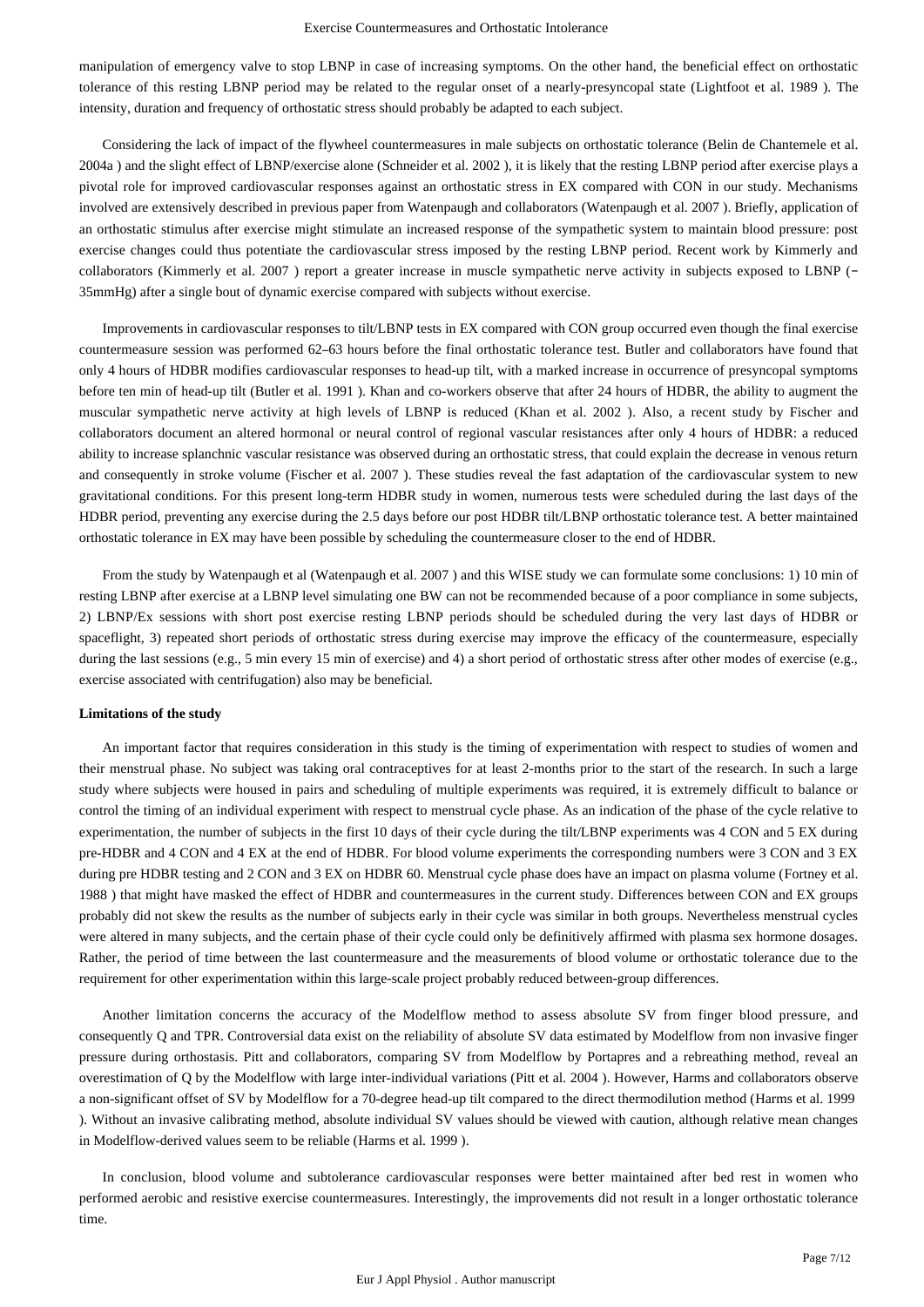## **Ackowledgements:**

We thank the outstanding 24 women who volunteered for this bed rest investigation.

We thank the nurses, staff, and entire research team at the MEDES Space Clinic (Toulouse Rangueil Hospital) for their exceptional care of the subjects during bed rest and exercise.

Special thanks to Drs M-P. Bareille and A. Beck for coordination and medical monitoring, D. Greaves for technical assistance, E. Wodey for the statistical help, and R. Tullet, S. Meuche, Alex Kowanz, Bjorn Redlich, Connie Fischer, Marius Dettmer, and Nicolas Sinanan for assistance with exercise. We also thank Dr Scott Trappe and his team for providing the flywheel resistive exercise to our subjects.

The study WISE-2005 was sponsored by the European Space Agency (ESA), the National Aeronautics and Space Administration of the USA (NASA), the Canadian Space Agency (CSA), and the French "Centre National d'Etudes Spatiales" (CNES), which has been the "Promoteur" of the study according to French law.

This work was also supported by a NASA grant NNJ04HF71G to AR Hargens, and CSA grant 9F007-046025/001/ST to RL Hughson. The study has been performed by MEDES, Institute for Space Physiology and Medicine in Toulouse, France.

## **References:**

#### BIBLIOGRAPHY

- Alkner BA , Tesch PA . 2004 ; Knee extensor and plantar flexor muscle size and function following 90 days of bed rest with or without resistance exercise . Eur J Appl Physiol  $93 \cdot 294 = 305$
- Arbeille P , Kerbeci P , Mattar L , Shoemaker JK , Hughson RL . 2008 ; WISE-2005: tibial and gastrocnemius vein and calf tissue response to LBNP after a 60-day bed rest with and without countermeasures . J Appl Physiol . 104 : 938 - 943
- Arbeille P , Pavy-le Traon A , Fomina G , Vasseur P , Guell A . 1995 ; Femoral flow response to lower body negative pressure: an orthostatic tolerance test . Aviat Space Environ Med . 66 : 131 - 136
- Belin de Chantemele E , Blanc S , Pellet N , Duvareille M , Ferretti G , Gauquelin-Koch G , Gharib C , Custaud MA . 2004a ; Does resistance exercise prevent body fluid changes after a 90-day bed rest? . Eur J Appl Physiol . 92 : 555 - 564
- Belin de Chantemele E , Gauquelin-Koch G , Duvareille M , Pellet N , Gharib C , Custaud MA . 2006 ; Blood volume measurement: The comparison of pulse dye densitometry and Dill and Costill's methods . Life Sci . 78 : 1564 - 1569
- Belin de Chantemele E , Pascaud L , Custaud MA , Capri A , Louisy F , Ferretti G , Gharib C , Arbeille P . 2004b ; Calf venous volume during stand-test after a 90-day bed-rest study with or without exercise countermeasure . J Physiol . 561 : 611 - 622
- Boda WL , Watenpaugh DE , Ballard RE , Hargens AR . 2000 ; Supine lower body negative pressure exercise simulates metabolic and kinetic features of upright exercise . J Appl Physiol . 89 : 649 - 654
- Buckey JC Jr , Lane LD , Levine BD , Watenpaugh DE , Wright SJ , Moore WE , Gaffney FA , Blomqvist CG . 1996 ; Orthostatic intolerance after spaceflight . J Appl Physiol . 81 : 7 - 18
- Burge CM , Skinner SL . 1995 ; Determination of hemoglobin mass and blood volume with CO: evaluation and application of a method . J Appl Physiol . 79 : 623 631
- Butler GC , Xing HC , Northey DR , Hughson RL . 1991 ; Reduced orthostatic tolerance following 4 h head-down tilt . Eur J Appl Physiol Occup Physiol . 62 : 26 30
- Convertino VA . 1998 ; Gender differences in autonomic functions associated with blood pressure regulation . Am J Physiol . 275 : R1909 1920
- Convertino VA , Doerr DF , Stein SL . 1989 ; Changes in size and compliance of the calf after 30 days of simulated microgravity . J Appl Physiol . 66 : 1509 1512
- Custaud MA , de Souza Neto EP , Abry P , Flandrin P , Millet C , Duvareille M , Fortrat JO , Gharib C . 2002 ; Orthostatic tolerance and spontaneous baroreflex sensitivity in men versus women after 7 days of head-down bed rest . Auton Neurosci . 100 : 66 - 76
- Demiot C , Dignat-George F , Fortrat JO , Sabatier F , Gharib C , Larina I , Gauquelin-Koch G , Hughson R , Custaud MA . 2007 ; WISE 2005: chronic bed rest impairs microcirculatory endothelium in women . Am J Physiol Heart Circ Physiol . 293 : H3159 - 3164
- Dorfman TA , Levine BD , Tillery T , Peshock RM , Hastings JL , Schneider SM , Macias BR , Biolo G , Hargens AR . 2007 ; Cardiac atrophy in women following bed rest . J Appl Physiol . 103 : 8 - 16
- Edgell H , Zuj KA , Greaves DK , Shoemaker JK , Custaud MA , Kerbeci P , Arbeille P , Hughson RL . 2007 ; WISE-2005: adrenergic responses of women following 56-days, 6 degrees headdown bed rest with or without exercise countermeasures . Am J Physiol Regul Integr Comp Physiol . 293 : R2343 - 2352
- el-Bedawi KM , Hainsworth R . 1994 ; Combined head-up tilt and lower body suction: a test of orthostatic tolerance . Clin Auton Res . 4 : 41 47
- Fischer D , Arbeille P , Shoemaker JK , O'Leary DD , Hughson RL . 2007 ; Altered hormonal regulation and blood flow distribution with cardiovascular deconditioning after short-duration head down bed rest . J Appl Physiol . 103 : 2018 - 2025
- Fortney SM , Beckett WS , Carpenter AJ , Davis J , Drew H , LaFrance ND , Rock JA , Tankersley CG , Vroman NB . 1988 ; Changes in plasma volume during bed rest: effects of menstrual cycle and estrogen administration . J Appl Physiol . 65 : 525 - 533
- Fortney SM , Turner C , Steinmann L , Driscoll T , Alfrey C . 1994 ; Blood volume responses of men and women to bed rest . J Clin Pharmacol . 34 : 434 439
- Fu Q , Arbab-Zadeh A , Perhonen MA , Zhang R , Zuckerman JH , Levine BD . 2004 ; Hemodynamics of orthostatic intolerance: implications for gender differences . Am J Physiol Heart Circ Physiol . 286 : H449 - 457
- Guell A , Braak L , Le Traon AP , Gharib C . 1991 ; Cardiovascular adaptation during simulated microgravity: lower body negative pressure to counter orthostatic hypotension . Aviat Space Environ Med . 62 : 331 - 335
- Hargens AR , Whalen RT , Watenpaugh DE , Schwandt DF , Krock LP . 1991 ; Lower body negative pressure to provide load bearing in space . Aviat Space Environ Med . 62 : 934 - 937
- Harm DL , Jennings RT , Meck JV , Powell MR , Putcha L , Sams CP , Schneider SM , Shackelford LC , Smith SM , Whitson PA . 2001 ; Invited review: gender issues related to spaceflight: a NASA perspective . J Appl Physiol . 91 : 2374 - 2383
- Harms MP , Wesseling KH , Pott F , Jenstrup M , Van Goudoever J , Secher NH , Van Lieshout JJ . 1999 ; Continuous stroke volume monitoring by modelling flow from non-invasive measurement of arterial pressure in humans under orthostatic stress . Clin Sci (Lond) . 97 : 291 - 301
- Khan MH , Kunselman AR , Leuenberger UA , Davidson WR Jr , Ray CA , Gray KS , Hogeman CS , Sinoway LI . 2002 ; Attenuated sympathetic nerve responses after 24 hours of bed rest . Am J Physiol Heart Circ Physiol . 282 : H2210 - 2215
- Kimmerly DS , Wong SW , Salzer D , Menon R , Shoemaker JK . 2007 ; Forebrain regions associated with postexercise differences in autonomic and cardiovascular function during baroreceptor unloading . American journal of physiology . 293 : H299 - 306
- Lee SM , Moore AD Jr , Fritsch-Yelle JM , Greenisen MC , Schneider SM . 1999 ; Inflight exercise affects stand test responses after space flight . Med Sci Sports Exerc . 31 : 1755 - 1762
- Levine BD , Zuckerman JH , Pawelczyk JA . 1997 ; Cardiac atrophy after bed-rest deconditioning: a nonneural mechanism for orthostatic intolerance . Circulation . 96 : 517 525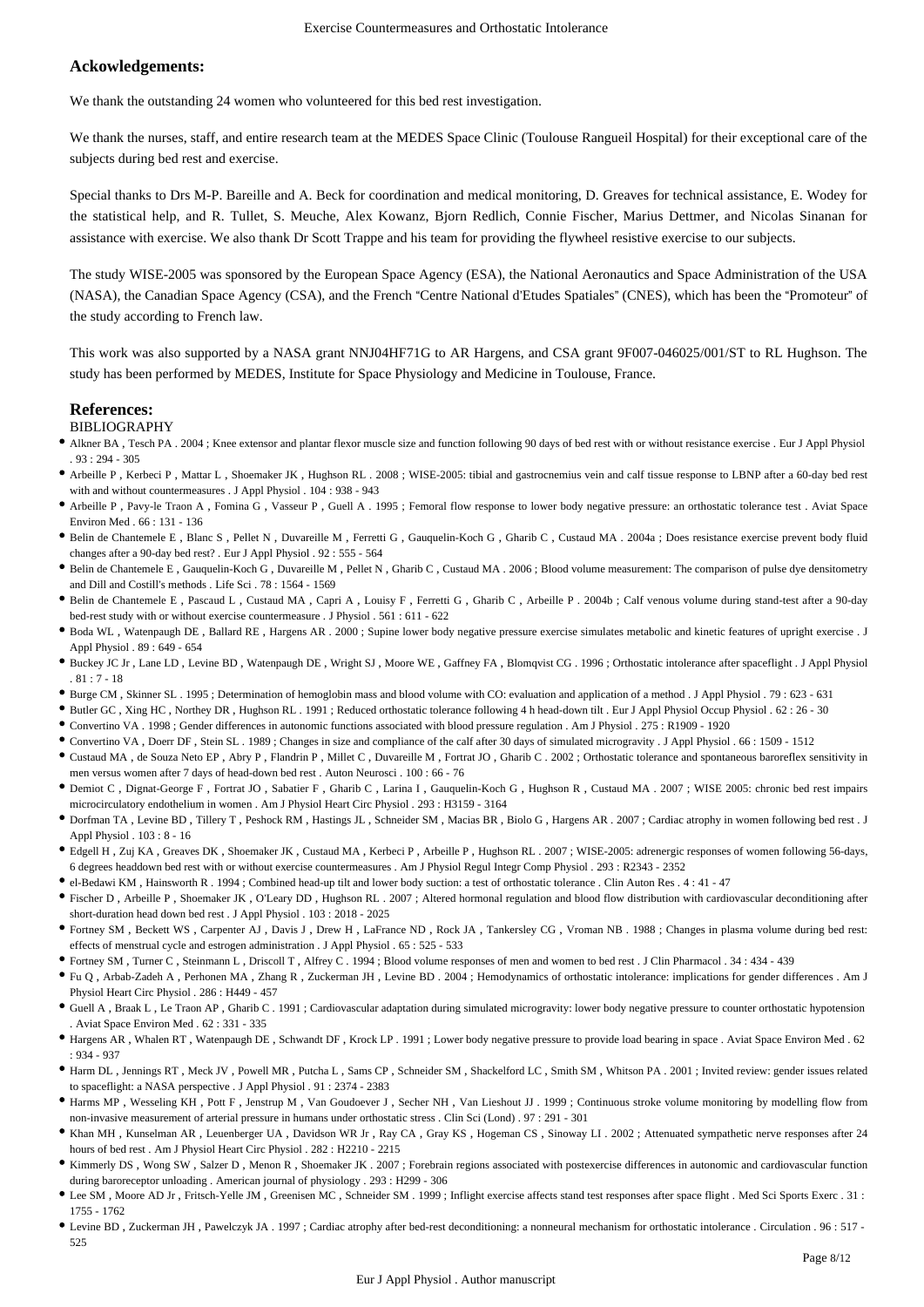- Lightfoot JT , Febles S , Fortney SM . 1989 ; Adaptation to repeated presyncopal lower body negative pressure exposures . Aviat Space Environ Med . 60 : 17 22
- Maillet A , Zaouali-Ajina M , Vorobiev D , Blanc S , Pastouchkova L , Reushkina G , Morukov B , Grigoriev AI , Gharib C , Gauquelin-Koch G . 2000 ; Orthostatic tolerance and hormonal changes in women during 120 days of head-down bed rest . Aviat Space Environ Med . 71 : 706 - 714
- Meck JV , Reyes CJ , Perez SA , Goldberger AL , Ziegler MG . 2001 ; Marked exacerbation of orthostatic intolerance after long- vs. short-duration spaceflight in veteran astronauts . Psychosom Med . 63 : 865 - 873
- Murthy G , Watenpaugh DE , Ballard RE , Hargens AR . 1994 ; Exercise against lower body negative pressure as a countermeasure for cardiovascular and musculoskeletal deconditioning . Acta Astronaut . 33 : 89 - 96
- Pavy-Le Traon A , Louisy F , Vasseur-Clausen P , Guell A , Gharib C . 1999 ; Contributory factors to orthostatic intolerance after simulated weightlessness . Clin Physiol . 19 : 360 - 368
- Pitt MS , Marshall P , Diesch JP , Hainsworth R . 2004 ; Cardiac output by Portapres . Clin Sci (Lond) . 106 : 407 412
- Rittweger J , Frost HM , Schiessl H , Ohshima H , Alkner B , Tesch P , Felsenberg D . 2005 ; Muscle atrophy and bone loss after 90 days' bed rest and the effects of flywheel resistive exercise and pamidronate: results from the LTBR study . Bone . 36 : 1019 - 29
- Schneider SM , Watenpaugh DE , Lee SM , Ertl AC , Williams WJ , Ballard RE , Hargens AR . 2002 ; Lower-body negative-pressure exercise and bed-rest-mediated orthostatic intolerance . Med Sci Sports Exerc . 34 : 1446 - 1453
- Sigaudo-Roussel D , Custaud MA , Maillet A , Guell A , Kaspranski R , Hughson RL , Gharib C , Fortrat JO . 2002 ; Heart rate variability after prolonged spaceflights . Eur J Appl Physiol . 86 : 258 - 265
- Traon AP , Vasseur P , Arbeille P , Guell A , Bes A , Gharib C . 1995 ; Effects of 28-day head-down tilt with and without countermeasures on lower body negative pressure responses . Aviat Space Environ Med . 66 : 982 - 991
- Vernikos J , Dallman MF , Keil LC , O'Hara D , Convertino VA . 1993 ; Gender differences in endocrine responses to posture and 7 days of -6 degrees head-down bed rest . Am J Physiol . 265 : E153 - 161
- Watenpaugh DE , Ballard RE , Schneider SM , Lee SM , Ertl AC , William JM , Boda WL , Hutchinson KJ , Hargens AR . 2000 ; Supine lower body negative pressure exercise during bed rest maintains upright exercise capacity . J Appl Physiol . 89 : 218 - 227
- Watenpaugh DE , O'Leary DD , Schneider SM , Lee SM , Macias BR , Tanaka K , Hughson RL , Hargens AR . 2007 ; Lower body negative pressure exercise plus brief postexercise lower body negative pressure improve post-bed rest orthostatic tolerance . J Appl Physiol . 103 : 1964 - 1972
- Wesseling KH , Jansen JR , Settels JJ , Schreuder JJ . 1993 ; Computation of aortic flow from pressure in humans using a nonlinear, three-element model . J Appl Physiol . 74 : 2566 - 2573

Exercise on a treadmill within lower body negative pressure (LBNP) exposure. Footward force is produced by the pressure gradient generated by LBNP. The subject is suspended at the ankles and thighs by a pulley system, and the hands are holding the suspension cables at waist level.

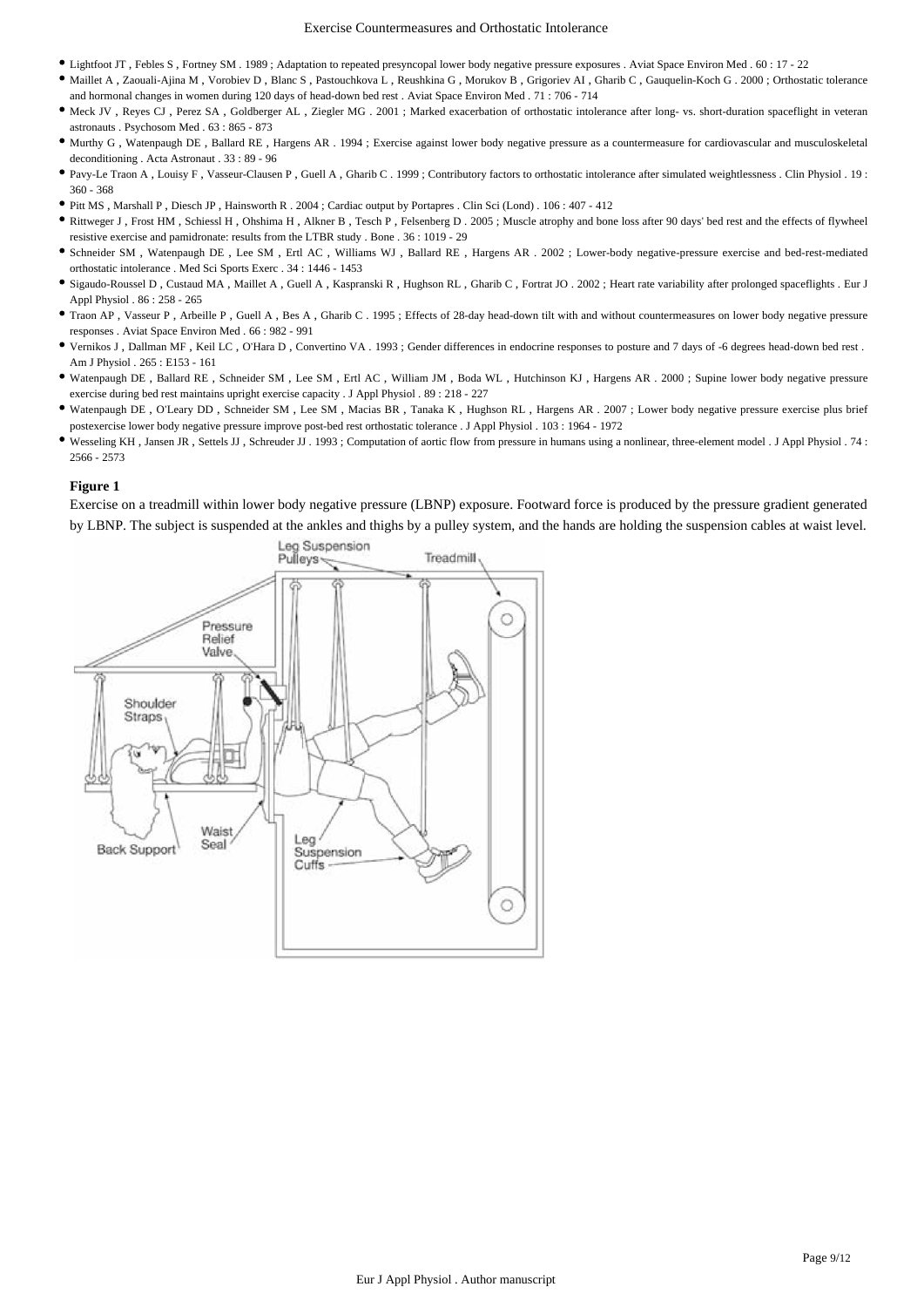Figure 2, left. Orthostatic tolerance time (min, mean  $\pm$  SE) assessed by tilt/LBNP tests pre and post HDBR in CON and EX groups. There was no significant difference between groups pre HDBR, respectively 17.5±1 min in CON and 19.3 ± 1.3 min in EX (p=0.30). Orthostatic tolerance time significantly decreased post HDBR in EX and CON groups, respectively  $13.0 \pm 1.9$  min and  $9.1 \pm 1.5$  min (\*: p<0.001). Figure 2, right. Blood volume assessed by CO rebreathing method pre and post HDBR in CON and EX groups. BV decreased significantly in CON (  $-9\pm2\%$ , p<0.01), with a non significant decrease in EX ( $-4\pm3\%$ , p=0.17).



### **Figure 3**

Heart rate during tilt/LBNP tests (beats per min, mean  $\pm$  SE) are shown for the CON and EX conditions, before (open circles) and after (closed squares) HDBR. Isolated points are HR at presyncopal time points. \* indicates significantly higher values post HDBR compared with pre HDBR values. # indicates a significantly higher HR in CON compared with EX at the same time point of the post HDBR tilt/LBNP test.

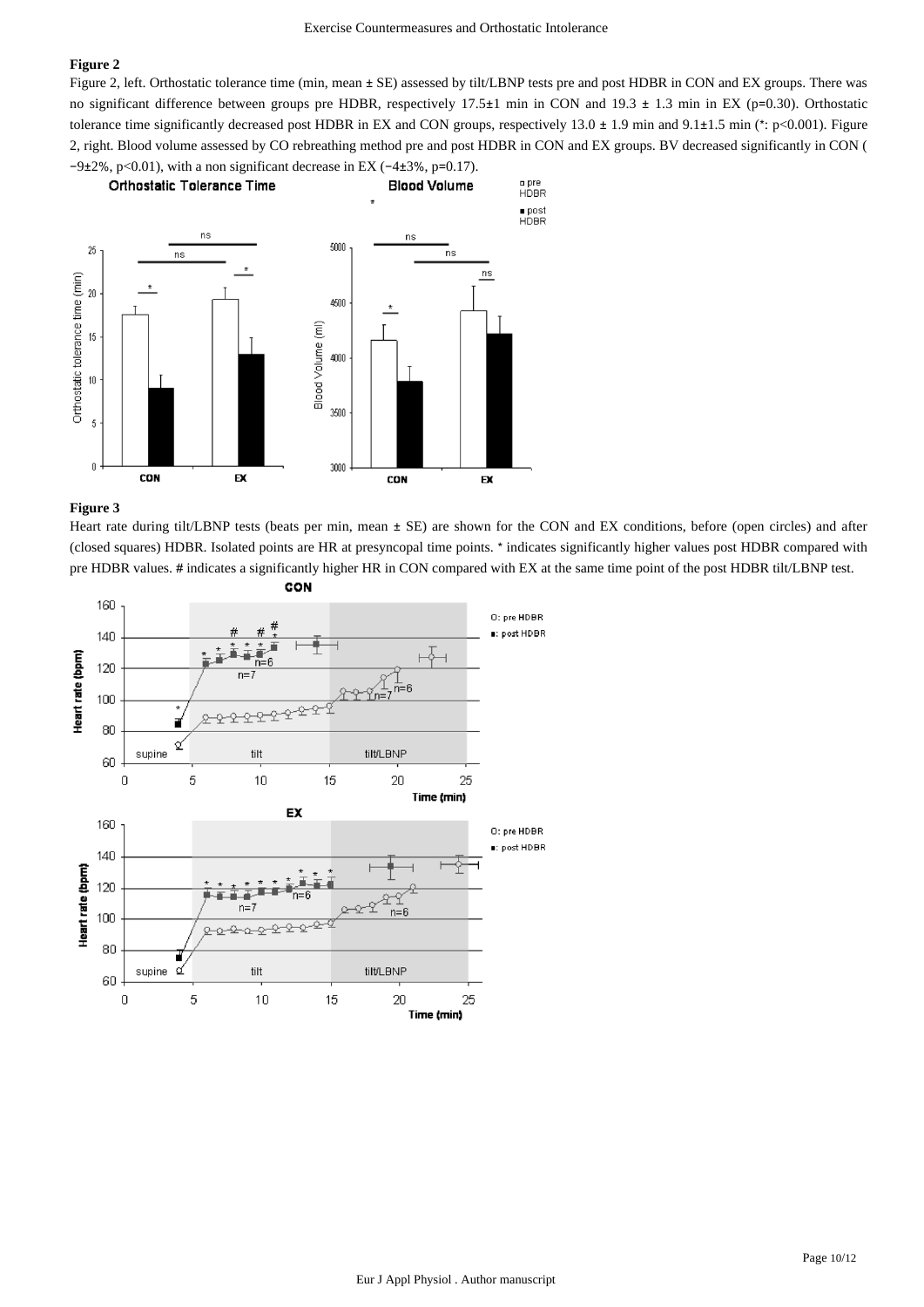SBP (top) and DBP (bottom) during tilt/LBNP tests (mmHg, mean ±SE) are shown for the CON and EX conditions, before (SBP: open circles, DBP: open squares) and after (SBP: close circles, DBP: closed squares) HDBR period. Isolated points are SBP and DBP at presyncopal time point pre and post HDBR.



## **Figure 5**

Stroke volume changes during tilt/LBNP tests (%, mean ± SE) are shown for the CON and EX conditions, before (open circles) and after (closed squares) HDBR. Isolated points are changes in SV at presyncopal time point pre and post HDBR. \* indicates significant decrease in SV values post HDBR compared with pre HDBR values.